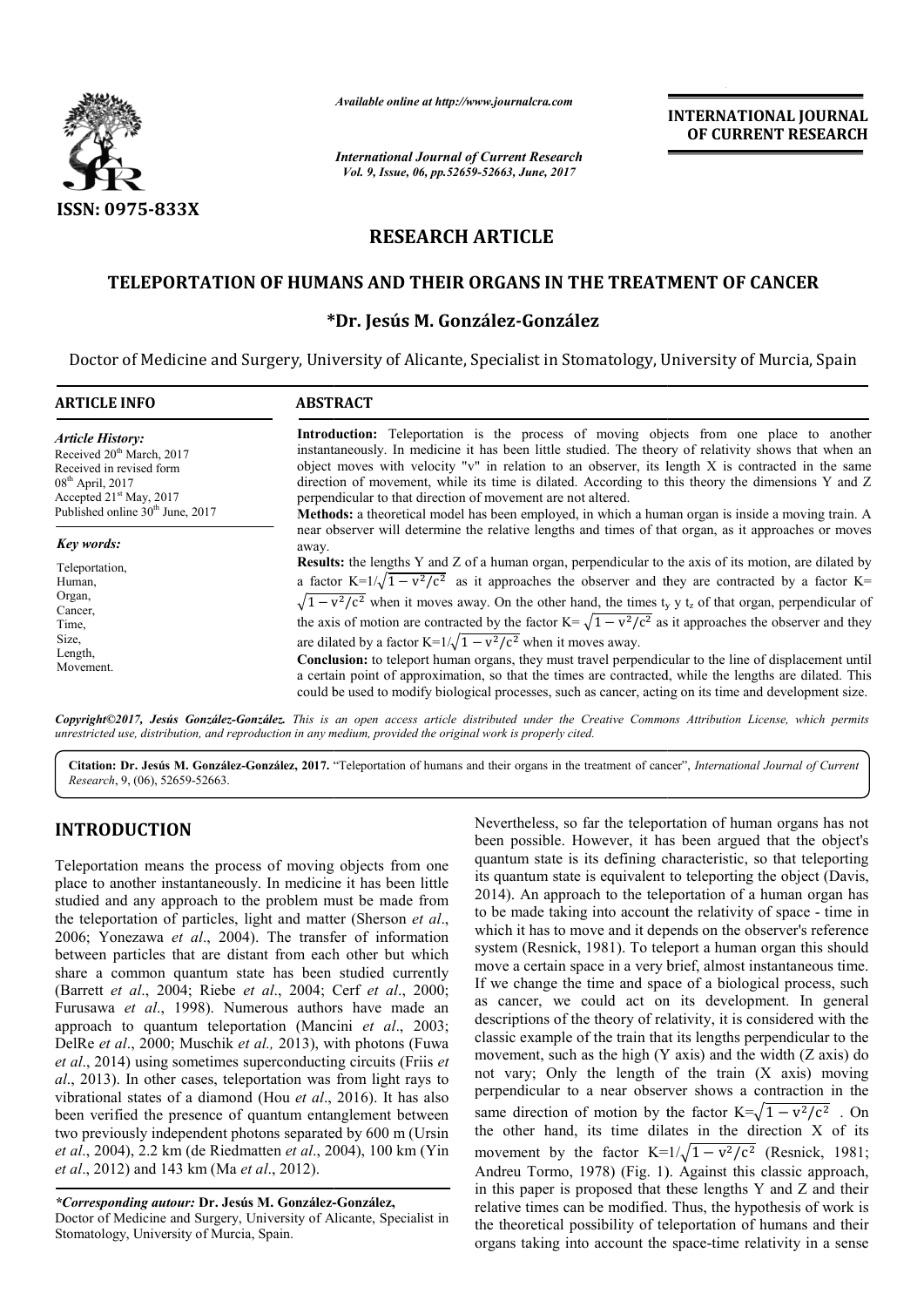perpendicular to its axis of movement. The purpose is to find a way to modify biological processes, like cancer, acting in its time and size of development.

## **METHODS**

A theoretical model has been employed in which a human organ is located inside a moving train. A near observer measures with his own rules and clocks the movement of that train and he tries to determine in it its length  $(X)$ , high  $(Y)$  and width (Z), as well as its respective times  $(t_x, t_y, t_z)$  (Fig. 2).

### **A) Lengths**

 When the observer sees the train approaching and measures their perpendicular lengths, that is, its height (Y) and width (Z), he finds that these measurements are increasing, being for him dilation. The observer sees the flashes of light coming from the train and interprets according to classical mechanics that the length traveled by these light beams in a second should be  $c + v$  meters if they approach the focus and c - v meters if they move away.

However in both cases that length is always c meters. As the observer knows that the perpendicular length of the train in its approximation is a dilated length, now it would have a value K longer than 1 meter. This value is the necessary for the predicted values  $c/(c + v)$  and  $c/(c + v)$ - v) in the classical mechanics, become the value c, which is the one that is really obtained. For this, the two conditions K  $(c + v) = c$  and K  $(c - v) = c$  must be done together. Multiplying member to member, the result is K= $1/\sqrt{1 - v^2/c^2}$ . That is, for the observer the lengths perpendicular to the axis of movement of the train are dilated by a factor K= $1/\sqrt{1 - v^2/c^2}$  when it approaches.

 When the observer sees the train move away and measures their perpendicular lengths Y and Z, he finds that are becoming smaller, being for him a contraction. Now it would have a value K smaller than 1 meter. For this, the two conditions  $(c + v) / K = c$  and  $(c - v) / K =$ c must be done together. Multiplying member to member, the result is  $K=\sqrt{1 - v^2/c^2}$ . That is, for the observer the lengths perpendicular to the axis of movement of the train are contracted by a factor  $K=\sqrt{1 - v^2/c^2}$  when it moves away.



**Fig. 1. Car at rest on the Royal Mile of Edinburgh (A). Simulation of movement of human organs (lungs) in which the length X is contracted in the direction of its movement, seen by an observer in O located perpendicular to them (B)**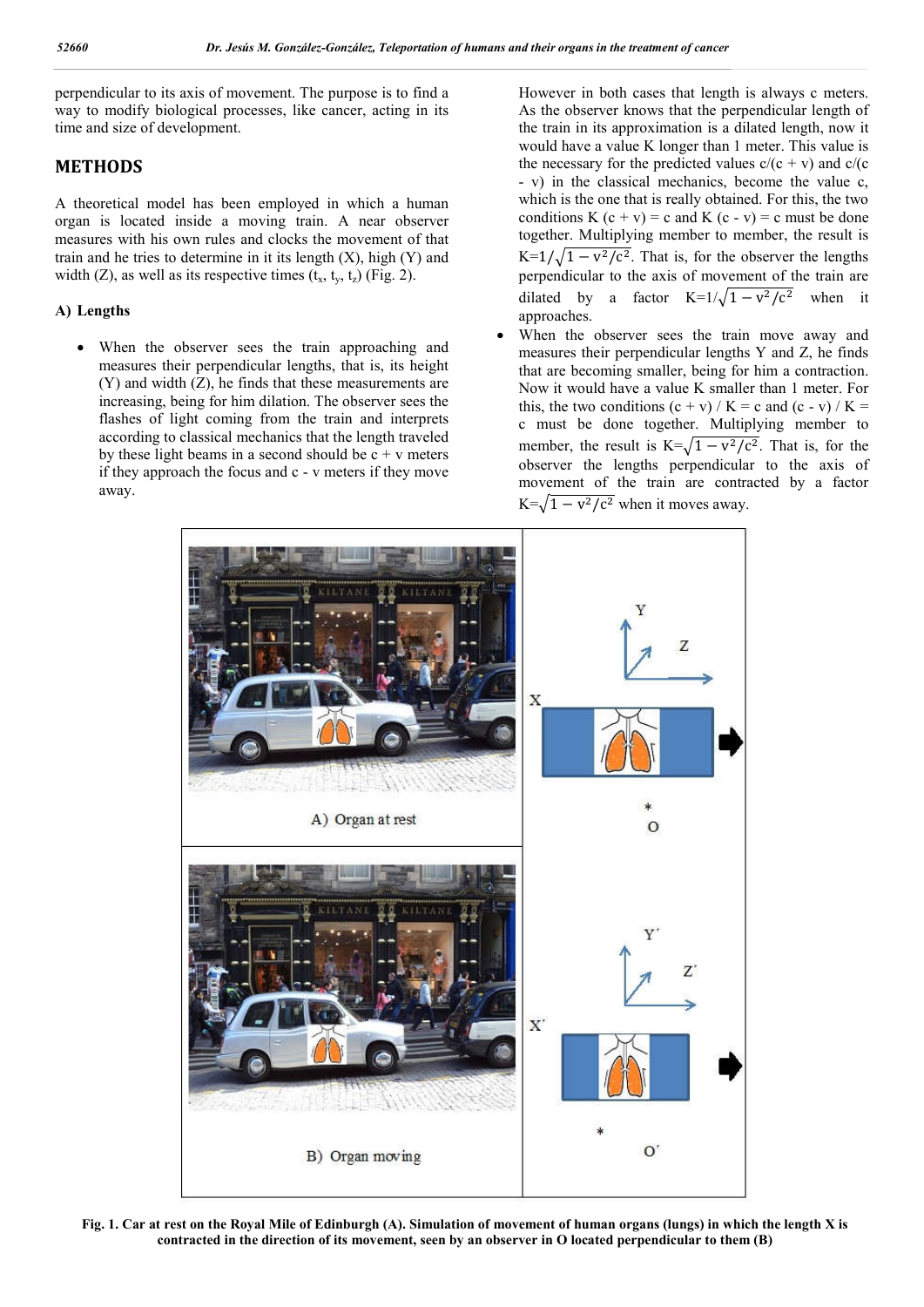

**Fig. 2. Train at rest in Antwerp station (A). Simulation of movement of human organs (lungs) in which the lengths Y and Z are dilated as they approach the observer in O (B), while contracting when they move away (C)**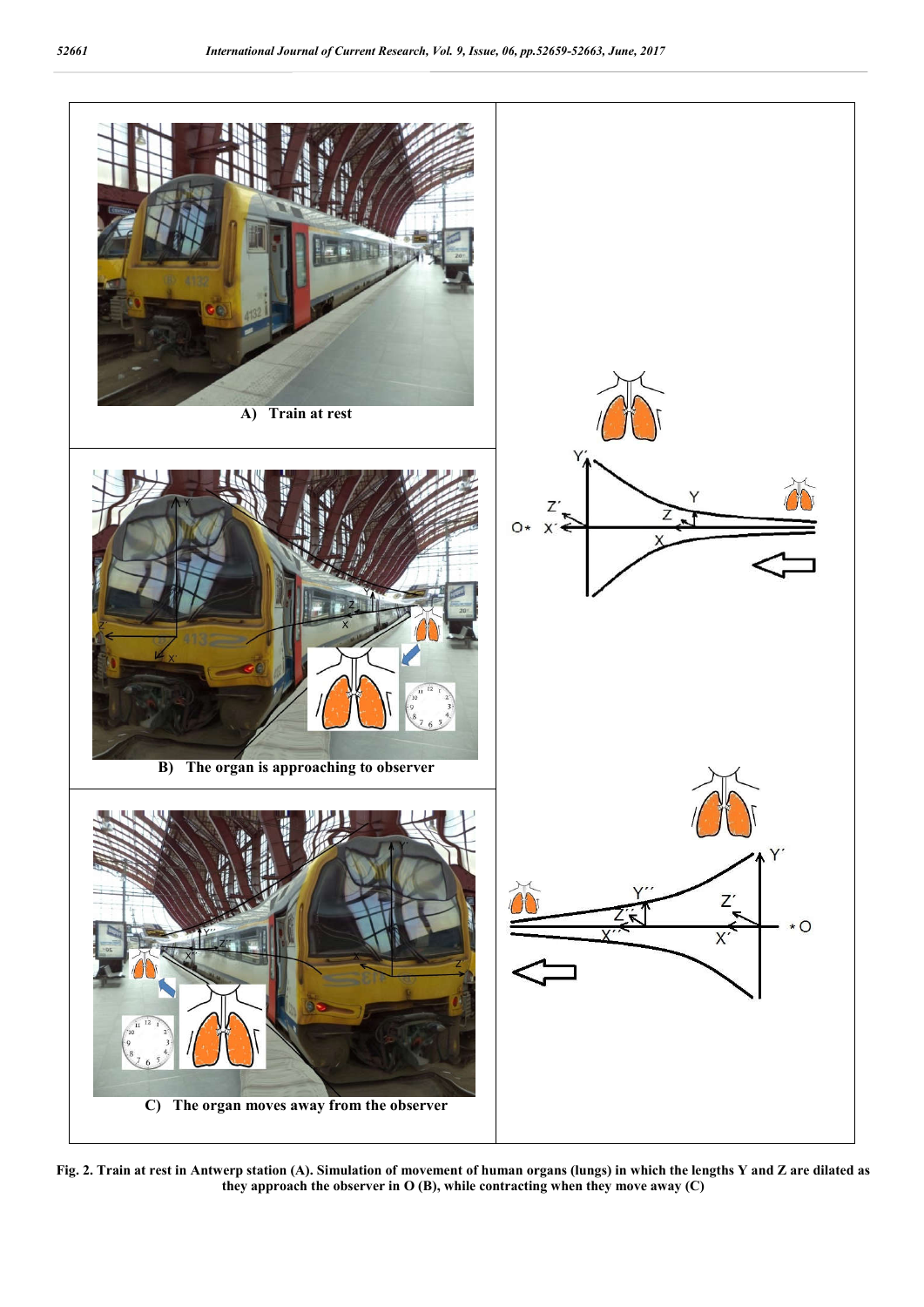| Classical theory of Relativity | Length X parallel to the axis of movement contracts by a factor $K = \sqrt{1 - v^2/c^2}$<br>Time t <sub>x</sub> parallel to the axis of movement dilates by a factor $K = \frac{1}{\sqrt{1-v^2/c^2}}$ |
|--------------------------------|-------------------------------------------------------------------------------------------------------------------------------------------------------------------------------------------------------|
| Results of this study          | Lengths Y and Z perpendicular to the axis of movement:                                                                                                                                                |
|                                | When the organ approaches the observer these lengths dilate by a factor $K = \frac{1}{\sqrt{1-v^2/c^2}}$<br>$\overline{\phantom{a}}$                                                                  |
|                                | When the organ moves away from the observer these lengths contract by a factor $K = \sqrt{1 - v^2/c^2}$<br>$\overline{\phantom{a}}$                                                                   |
|                                | Times $t_v$ y $t_z$ perpendicular to the axis of movement:                                                                                                                                            |
|                                | When the organ approaches the observer these times contract by a factor $K = \sqrt{1 - v^2/c^2}$<br>-                                                                                                 |
|                                | When the organ moves away from the observer these times dilate by a factor $K = \frac{1}{\sqrt{1-v^2/c^2}}$<br>$\overline{\phantom{a}}$                                                               |

**Table 1. Classical theory of relativity and results of this study**

#### **B) Time**

- When the observer sees the train approaching he considers that there is a perpendicular dilation of Y and Z. Now he measures the time  $(t<sub>v</sub>$  and  $t<sub>z</sub>)$  perpendicular to the displacement. He looks at the hands of the clock and thinks that if those hands run through a dilated space in the same sphere of the clock is because they run faster. Thus, he thinks that there is a contraction of time. For this occur  $(c + v) / K = c$  and  $(c - v) / K = c$  must be satisfied. Multiplying member to member, the result is K= $\sqrt{1 - v^2/c^2}$ . That is, for the observer the times perpendicular to the axis of movement of the train are contracted by the factor K= $\sqrt{1 - v^2/c^2}$  when it approaches.
- When the observer sees the train moves away he considers that there is a perpendicular contraction of Y and Z. He looks at the hands of the clock and thinks that if those hands run through a contracted space is because they run slower. Thus, he thinks that there is a dilation of time. For this occur,  $K(c + v) = c$  and  $K(c - v) = c$ must be satisfied. Multiplying member to member, the result is K=1/ $\sqrt{1 - v^2/c^2}$ . That is, for the observer the times perpendicular to the axis of movement of the train are dilated by the factor K= $1/\sqrt{1 - v^2/c^2}$  as it moves away.

#### **RESULTS**

They are in Table 1.

### **DISCUSSION**

The teleportation has been considered a way of transfer quantum states from one object to another, to a distant location (Riebe *et al*., 2004; Wang *et al*., 2015; Laine *et al*., 2014; Goyal *et al*., 2014). It is not known how to put a human in a pure quantum state. However, it is known as putting gas atoms and a ray of photons in that state. For the teleportation of an object it is necessary to extract information data (in bit), which for a simple virus of approximately  $10<sup>7</sup>$  atoms would require the extraction of  $\geq 10^8$  bits of information, while the extraction of a minimum of 1028 kilobytes would be required to encode and store a human (Davis, 2014). Relative space-time modifications can alter the teleportation of an object. If we think of a biological process, such as cancer, this could be used to act on its time and development size. So far it has only been considered that when an object moves with velocity "v" relative to an observer its length X contracts in that same direction of movement, whereas its time  $t_x$  dilates;

However, the lengths  $(Y, Z)$  and times  $(t<sub>y</sub>, t<sub>z</sub>)$  perpendicular to that direction of motion are not altered (Resnick, 1981). The results obtained in the present study are opposite to the previous one, since the lengths Y and Z perpendicular to the axis of movement of an object are modified. If we talk about a human organ, when it approaches the observer the lengths Y and Z are dilated and if the organ moves away both lengths are contracted. In teleportation the time should be shortened as much as possible. If an organ has cancer, a teleportation located in that organ could shorten its development time.

#### **Conclusion**

According to the results obtained, for a teleportation, the human organs must travel perpendicular to the line of displacement until a certain point of approximation, so that the times are contracted, while the lengths dilate. This opens a new line of study to modify biological processes, such as cancer, acting in its time and development size.

#### **REFERENCES**

- Andreu Tormo J. La relatividad descifrada. Valencia: Industrias Gráficas ECIR, 1978: 26-42.
- Barrett, M.D., Chiaverini, J., Schaetz, T. *et al*. 2004. Deterministic quantum teleportation of atomic qubits. *Nature*, 429(6993):737-9.
- Cerf, N.J., Gisin, N., Massar, S. 2000. Classical teleportation of a quantum Bit. *Phys Rev Lett.,* 84(11):2521-4.
- Davis, E.W. 2014. Teletransportation Physics Study. Study performed by Warp Drive Metrics, Las Vegas, VV under contract No. F04611-99-C-0025, for Air Force Research Laboratory. Approved for public release; distribution unlimitated. 2014; august: 1-78. (Accessed mar 17, 2017 at https://fas.org/sgp/eprint/teleport.pdf).
- De Riedmatten, H., Marcikic, I., Tittel, W., Zbinden, H., Collins, D., Gisin, N. 2004. Long distance quantum teleportation in a quantum relay configuration. *Phys Rev Lett.,* 92(4):047904
- DelRe, E., Crosignani, B., Di Porto, P. 2000. Scheme for total quantum teleportation. *Phys Rev Lett.,* 84(13):2989-92.
- Friis, N., Lee, A.R., Truong, K. *et al*. 2013. Relativistic quantum teleportation with superconducting circuits. *Phys Rev Lett.,* 110(11):113602.
- Furusawa, A., Sorensen, J.L., Braunstein, S.L., Fuchs, C.A., Kimble, H.J., Polzik, E.S. 1998. Unconditional quantum teleportation. *Science*., 282(5389):706-9.
- Fuwa, M., Toba, S., Takeda, S. *et al*. 2014. Noiseless Conditional Teleportation of a Single Photon. *Phys Rev Lett.,* 113(22):223602.